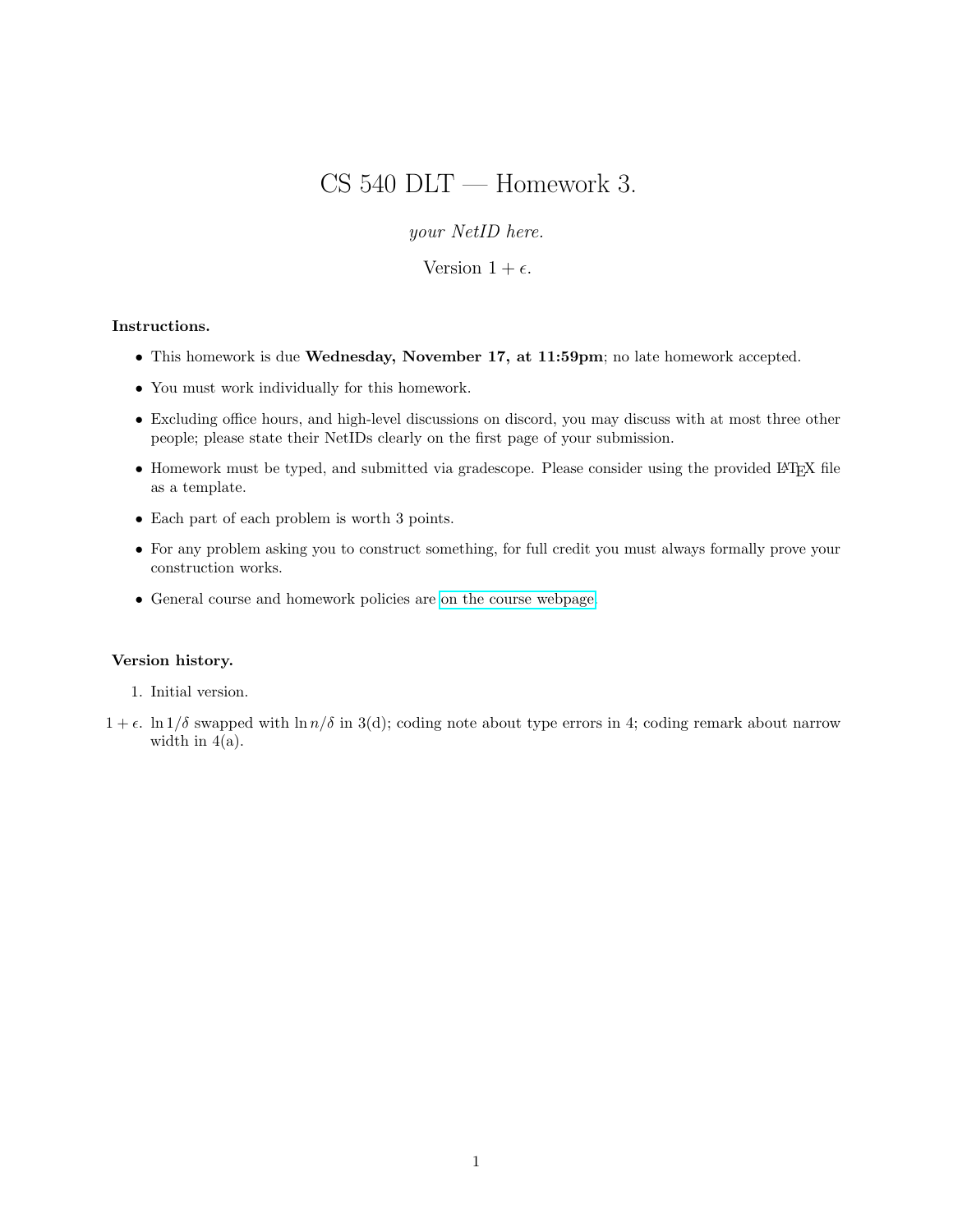## 1. Clarke differentials.

Recall the definition of Clarke differential:

$$
\partial f(w) := \text{conv}\left\{\lim_{i} \nabla f(w_i) : w_i \to w, \ \nabla f(w_i) \text{ exists, } \lim_{i} \nabla f(w_i) \text{ exists}\right\},\
$$

where "conv" denotes the convex hull. Additionally, given a set  $U \subseteq \mathbb{R}^d$ , define subgradients and supergradients relative to U as

$$
\partial_s f(w) := \left\{ s \in \mathbb{R}^d : \forall w' \in U \cdot f(w') \ge f(w) + \langle s, w' - w \rangle \right\},\
$$

$$
\partial_u f(w) := \left\{ s \in \mathbb{R}^d : \forall w' \in U \cdot f(w') \le f(w) + \langle s, w' - w \rangle \right\}.
$$

Define a function  $g : \mathbb{R}^2 \to \mathbb{R}$  as

$$
g(w) := |w_1| - |w_2|.
$$

- (a) Prove that  $g$  is locally Lipschitz.
- (b) Prove that  $\partial g(0) = \{w \in \mathbb{R}^2 : ||w||_{\infty} \leq 1\}.$
- (c) Prove that for every  $\tau > 0$ , no element of  $\partial g(0)$  is a subgradient or supergradient of g relative to  $\{w \in \mathbb{R}^2 : ||w||_{\infty} < \tau\}.$

Remark. This resolves a question from lecture, regarding whether Clarke differentials must always be locally subgradients or supergradients.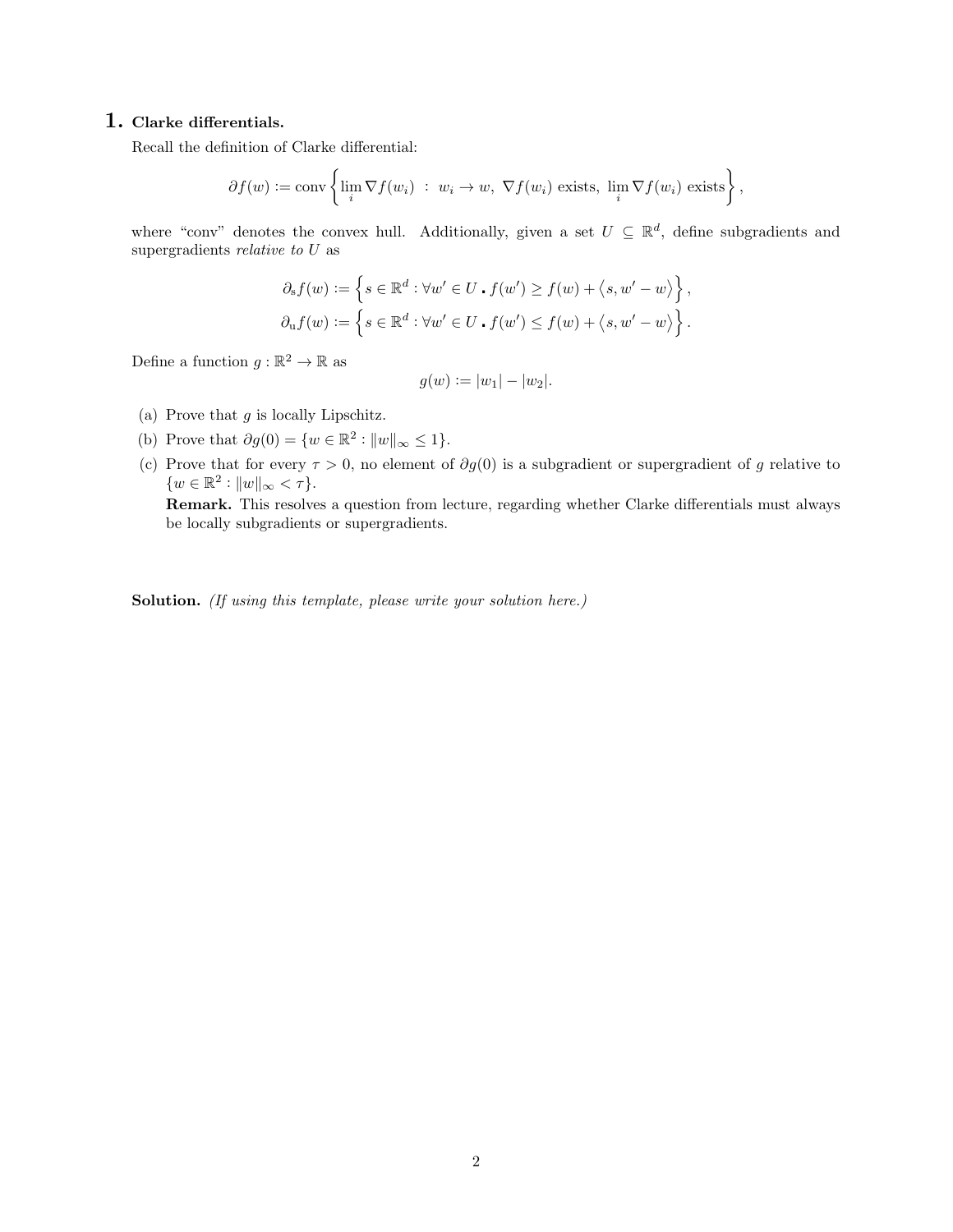# 2. Norm growth with <sup>L</sup>-homogeneous networks.

Consider the setting of Theorem 10.3 from the typed lecture notes, where we showed that the smoothed margin is nondecreasing with homogeneous networks. As was the case there, define

$$
m_i(w) = y_i f(x_i; w)
$$
 and  $\mathcal{L}(w) = \sum_{i=1}^n \ell(m_i(w)) = \sum_{i=1}^n \exp(-m_i(w)),$ 

and suppose  $\mathcal{L}(w_0) < 1$  (simplifying notation by taking  $t_0 = 0$ ), and that each  $m_i$  is L-homogeneous and locally Lipschitz. Assume chain rules as needed throughout this problem.

- (a) Show that  $||w_t|| \to \infty$  and  $\mathcal{L}(w_t) \to 0$ .
- (b) Suppose additionally that  $f$  is a network with  $L$  linear layers, and is 1-homogeneous with respect to any individual layer i, meaning that for any i and any  $c \geq 0$ ,

$$
f(x; (W_L, ..., cW_i, ..., W_1)) = cf(x; (W_L, ..., W_i, ..., W_1)).
$$

Prove that  $\min_i ||W_i(t)|| \to \infty$ .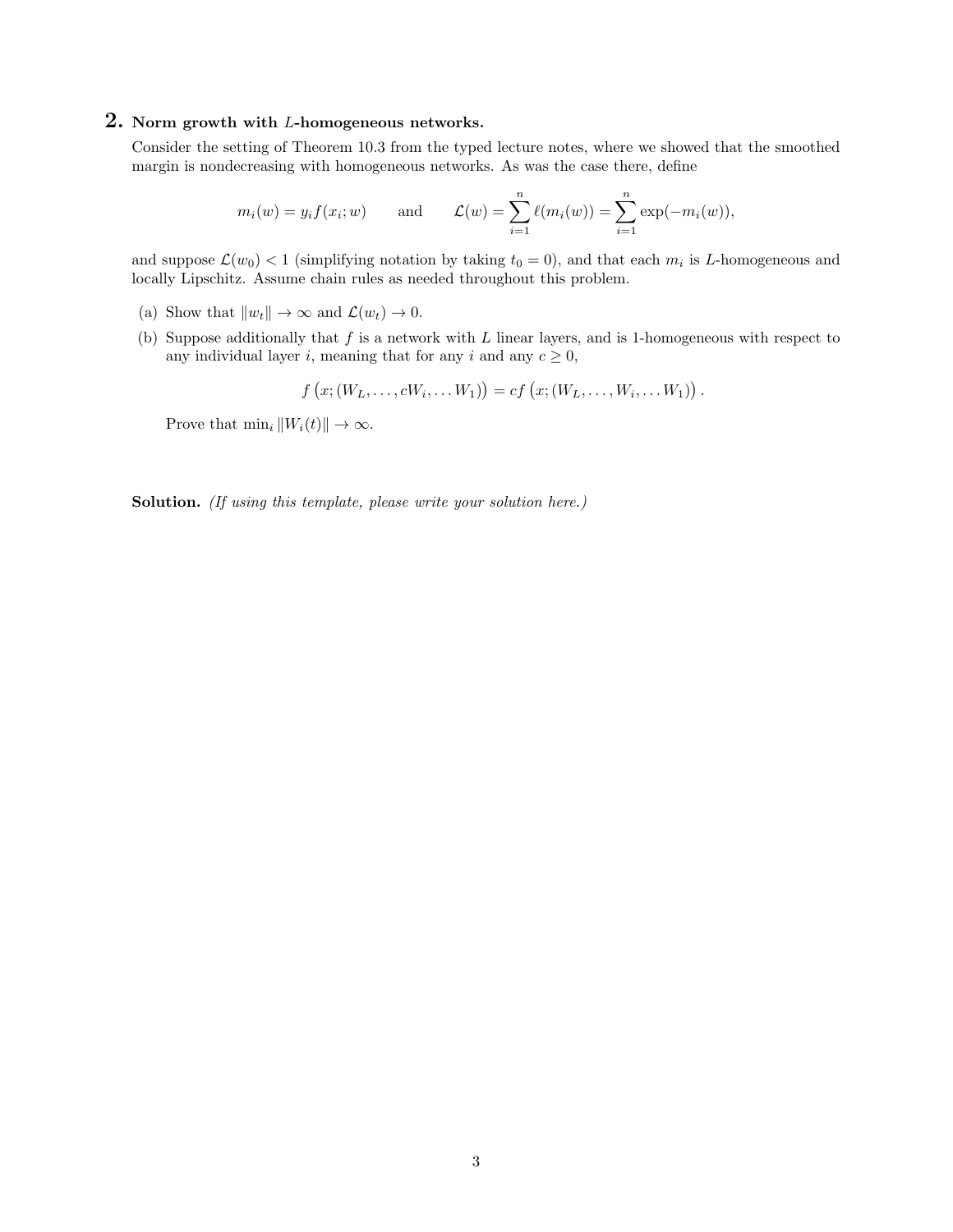# 3. Smooth projected NTK analysis.

This problem will consider shallow ReLU networks with training of only the input layer weights. In particular, the setting will match Lemma 4.1 in the typed notes, where given  $a \in \{\pm 1\}^m$  chosen uniformly at random, and  $W_0 \in \mathbb{R}^{m \times d}$  chosen with iid standard Gaussian coordinates, the prediction mapping f and its linearization  $f_0$  are defined as

$$
f(x;W) := \frac{1}{\sqrt{m}} \sum_{j} a_j \sigma(w_j^{\mathsf{T}} x),
$$
  

$$
f_0(x;W) = f(x;W_0) + \langle \nabla_W f(x;W_0), W - W_0 \rangle = \frac{1}{\sqrt{m}} \sum_{j} a_j w_j^{\mathsf{T}} x \sigma(w_{0,j}^{\mathsf{T}} x).
$$

The first two parts of the problem will not use any of this structure, except that  $W_0 \in \mathbb{R}^{m \times d}$  is a matrix, and we use the Frobenius norm to measure distance.

(a) Let  $\mathcal{B} = \{W \in \mathbb{R}^{m \times d} : ||W - W_0|| \le R\}$  be a ball of matrices in Frobenius norm, and let  $\Pi_B(V)$ :=  $\arg \min_{W \in \mathcal{B}} ||V - W||^2$  denote orthogonal projection onto  $\mathcal{B}$ . Prove that

$$
\Pi_B V = \begin{cases} V & V \in \mathcal{B}, \\ W_0 + \frac{R(V - W_0)}{\|V - W_0\|} & V \notin \mathcal{B}. \end{cases}
$$

(b) Prove that  $\|\Pi_B V - \Pi_B W\| \leq \|V - W\|$ , meaning  $\Pi_B$  is nonexpansive.

Remark. This property is true for arbitary convex compact sets (and even more generally; we worked with something similar for subspaces in the last homework), but a direct geometric proof is possible here. Indeed, note that it suffices to consider the plane containing  $V, W$ , and  $W_0$ .

For the rest of the problem, let  $\ell(z) := \ln(1 + \exp(-z))$  denote the logistic loss, and define the empirical logistic risk as

$$
\widehat{\mathcal{R}}(W) := \frac{1}{n} \sum_{i=1}^{n} \ell(y_i f(x_i; W)),
$$

where  $y_i \in \{\pm 1\}$  and  $||x_i|| \leq 1$ . Consider the *projected* gradient descent iteration

$$
W_{i+1} := \Pi_B \left( W_i - \nabla \widehat{\mathcal{R}}(W_i) \right).
$$

(c) Show that  $\|\nabla \widehat{\mathcal{R}}(W_i)\|^2 \leq \widehat{\mathcal{R}}(W_i)$ .

Hint. If you are stuck, see section 9.4 in the typed notes.

(d) Let  $Z \in \mathbb{R}^{m \times d}$  be given, set  $R := \max\{1, \|Z - W_0\|\}$  to be the radius of  $\mathcal{B}$ , let  $\delta \in (0, 1/e)$  be given, and suppose  $m \geq 32^6 R^8 \ln(n/\delta)^{3/2}$ . Show that with probability at least  $1-\delta$ ,

$$
\frac{1}{t}\sum_{i
$$

Remark. The old Lemma 4.1 doesn't seem to be strong enough to prove this; however, Lemma 4.1 has been strengthened with a second part in the typed notes.

Remark. It's possible to use implicit bias (as in problem 3 of homework 2) to handle gradient descent without projection, but it makes the proof longer.